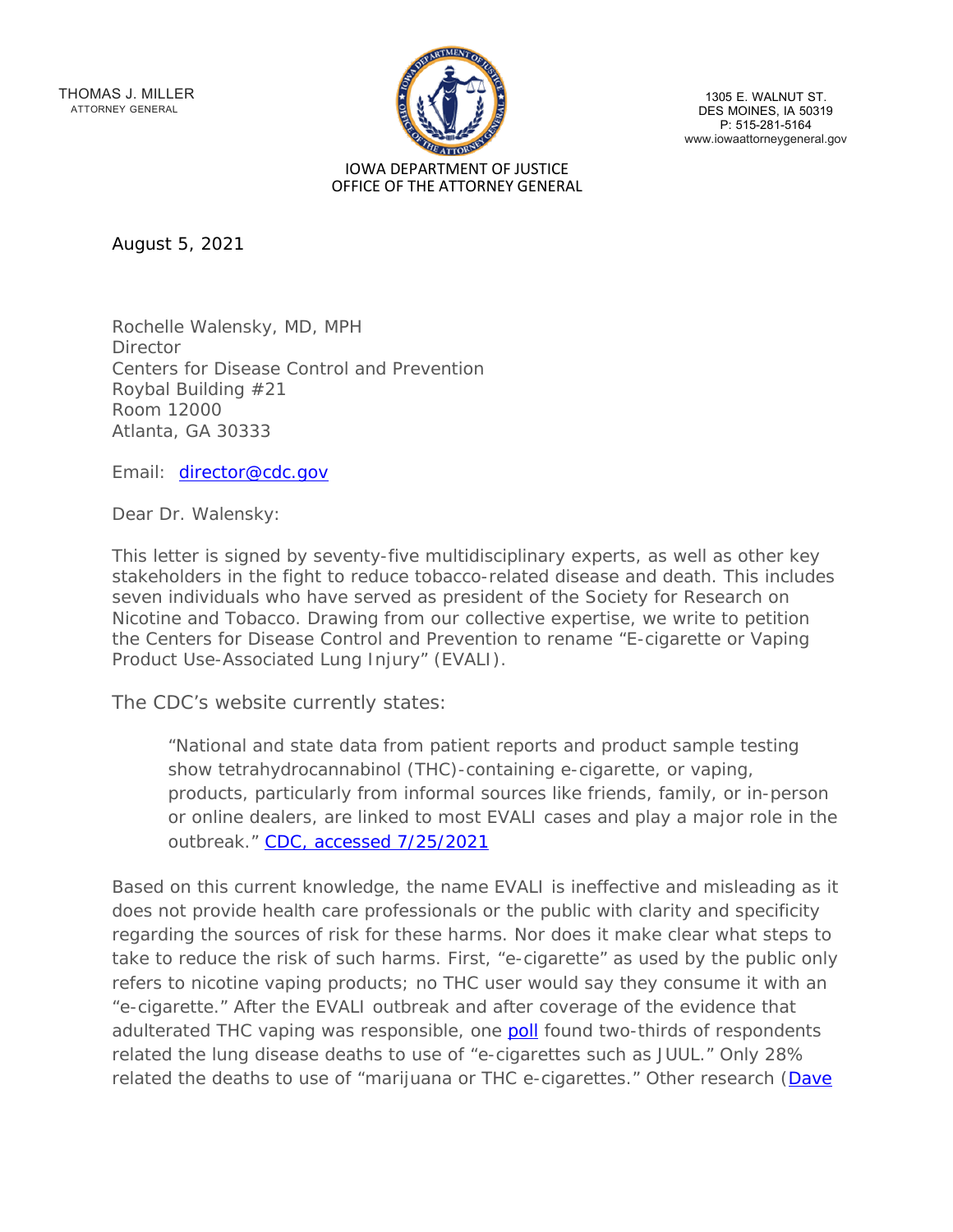[et al. 2020\)](https://link.springer.com/article/10.1007/s11166-020-09329-2) has found similar increases in misperceptions of the risks of nicotine ecigarettes following the EVALI outbreak and communications about the condition.

Given that the CDC has concluded that the primary drivers of the 2019-20 outbreak of serious vaping lung injuries are THC products that have Vitamin E acetate added, it is critical to focus understanding on these basic facts. In contrast, the CDC has not proven that any human developed EVALI due to nicotine e-cigarettes, and there is significant evidence that nicotine e-cigarettes cannot be a cause of EVALI as summarized [here.](https://www.qeios.com/read/ZGVHM7.3)

We believe that Adulterated THC Vaping Associated Lung Injury (ATHCVALI) communicates far more accurate information to the public on health risks, whether the source of adulteration is from Vitamin E acetate or other compounds such as phytol. ATHCVALI is also consistent with World Health Organization [guidelines](http://apps.who.int/iris/bitstream/handle/10665/163636/WHO_HSE_FOS_15.1_eng.pdf;jsessionid=E9A7AA8A8FF25CA0F0B885A36819466B?sequence=1) on naming diseases, which discourages generic descriptors (such as e-cigarettes, which is not the source of the problem—harmful adulteration in THC products is). Our suggested name ATHCVALI provides important information to manufacturers and consumers that THC vape products can include harmful adulterants, thus encouraging corrective actions from market forces. We considered other names before recommending ATHCVALI, including Vitamin E Acetate Lung Injury (VEALI), which while an unambiguous improvement over EVALI, is perhaps not sufficiently broad since other adulterants in THC vaping products besides Vitamin E can cause lung injury. We are happy to share other naming options with you as well that improve over EVALI, provide scientific information on known risks, and do not stigmatize people trying to use e-cigarettes to quit smoking.

The naming EVALI is stigmatizing and does not help to prevent its spread. As you know, in the United States, HIV was originally unfortunately termed "Gay-related immune deficiency" (GRID). This was problematic for two reasons: 1) it stigmatized sexual orientation minorities, and 2) it misled heterosexuals into feeling safe. While important particulars are different in this situation, we have concerns that EVALI currently 1) stigmatizes nicotine e-cigarette use, which the CDC itself has recognized offer potential public health benefits (see below) and 2) does not communicate the risks of lung injury from adulterants such as Vitamin E acetate. Similar concerns have been raised by other informally-named diseases, such as the swine flu and West Nile virus, which in different ways both stigmatize and mislead.

The [American Lung Association](https://www.lung.org/lung-health-diseases/lung-disease-lookup/evali) recognizes on their EVALI page that, "We are still learning about this disease, so changes may continue to be made to the terminology." This statement suggests that some public health groups may be looking for the CDC to update terminology as new information becomes available. Other well-meaning public health groups have been confused by the CDC's statement on EVALI; for example, the [American Thoracic Society](https://www.thoracic.org/patients/patient-resources/resources/evali-vapi-clinician.pdf) suggests "Juuling" is a practice that can lead to EVALI. Any role that the CDC has in degrading the quality of information released by public health groups is a serious concern with potential long-lasting implications for the trust of experts and science.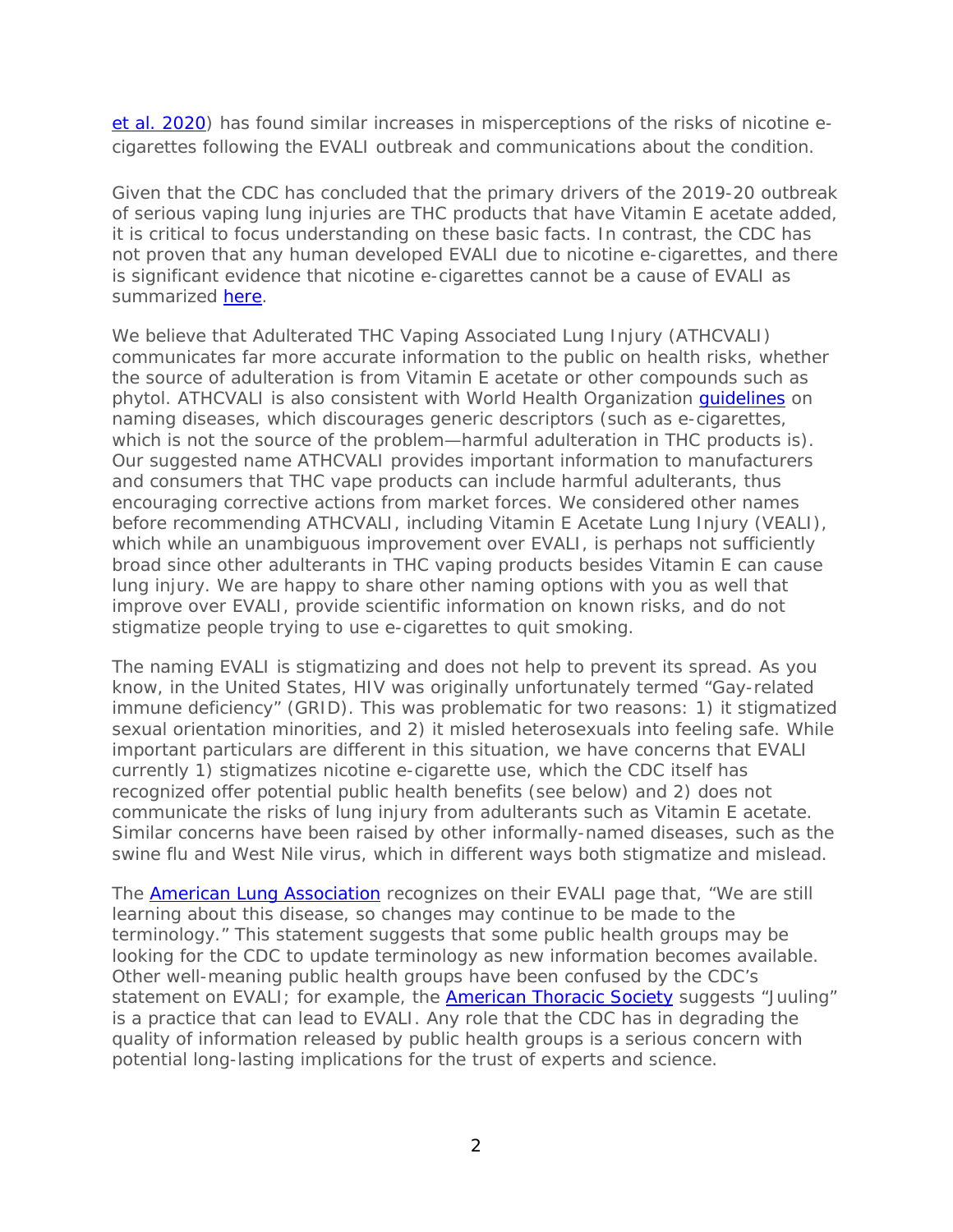The CDC has expressed some support for e-cigarette use among adults who cannot or will not quit smoking otherwise. The CDC's website currently states:

"E-cigarettes have the potential to benefit adult smokers who are not pregnant if used as a complete substitute for regular cigarettes and other smoked tobacco products." [\(CDC, accessed 7/25/2021\)](https://www.cdc.gov/tobacco/basic_information/e-cigarettes/index.htm).

There is concern that the misleading EVALI name, coupled with the inaccurate communication surrounding it from the media and other sources, may be suppressing e-cigarette use by adult smokers who want to quit smoking, because of resulting fears of and/or stigma around using e-cigarettes. There is no reason to let this misconception persist any longer, which likely results in higher prevalence of combustible tobacco product use than would otherwise occur.

CDC co-authors recently [wrote,](https://academic.oup.com/ntr/article/22/Supplement_1/S96/6035090?login=true) "Importantly, the factors driving EVALI are distinct from those driving the concurrent youth e-cigarette use epidemic in the US," so the desire to reduce youth e-cigarette use should have no bearing on what this disease is named.

President Biden took office pledging to lead with "science and truth." This has been echoed more recently by Surgeon General Dr. Vivek Murthy warning that health misinformation is "a serious threat to public health." Given what we now know about the disease, the name EVALI and doubt-inducing communications are not consistent with this pledge. Refining and improving the communications around this injury would be small but important steps to fulfilling President Biden's commitment. If the CDC allows EVALI to stand, this could have an unfortunate adverse impact of reducing the CDC's credibility among certain groups of people on other things like masks and vaccines.

Renaming the disease should also be accompanied by a press release and awareness campaign regarding the dangers of adulterants in THC vaping products, which will help disseminate correct information. The CDC and other federal health agencies should also immediately discontinue mentioning nicotine vaping product use as a possible culprit in these lung injuries since the evidence does not support this connection.

Thank you for considering our request. We would be pleased to answer any questions you may have or to speak directly with you and/or your colleagues.

We look forward to your response.

Sincerely,

**Michael F. Pesko, PhD Tom Miller** Associate Professor **Attorney General** Department of Economics Iowa Department of Justice Andrew Young School of Policy Studies Georgia State University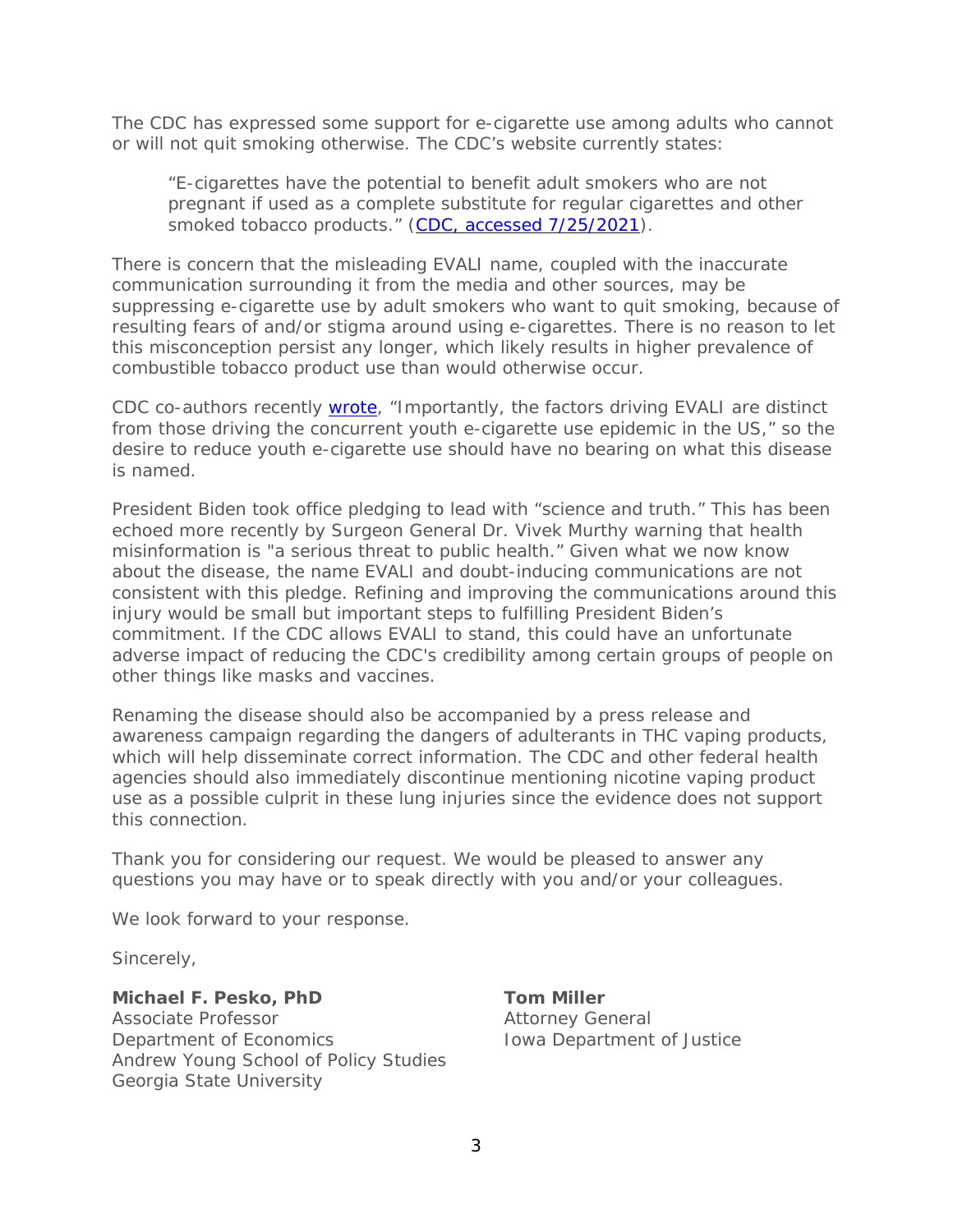### **K. Michael Cummings, PhD, MPH Nancy Rigotti, MD**

Professor, Department of Psychiatry & Director, Tobacco Research and Behavioral Sciences **Treatment Center** Medical University of South Carolina Massachusetts General Hospital

# **Clifford E. Douglas, JD** Harvard Medical School

Director, Tobacco Research Network Adjunct Professor, Department of **Kenneth E. Warner, PhD** Health Management and Policy **Avedis Donabedian Distinguished** University of Michigan School of Public University Professor Emeritus Health Dean Emeritus

### **Jonathan Foulds, PhD** of Public Health

Professor of Public Health Sciences & **Psychiatry** College of Medicine Penn State University

### **Endorsed by:**

**Rahi Abouk, PhD Scott D. Ballin, JD** Associate Professor, Department of Health Policy Consultant William Patterson University **Counsel** 

# **David B. Abrams, PhD**

Professor of Social and Behavioral **Neal L. Benowitz, MD** Sciences Professor of Medicine Emeritus New York University School of Global (Active) Public Health University of California San Francisco

**Scott Adams, PhD Billie Bonevski, PhD** Professor **Professor** Professor of Public Health University of Wisconsin-Milwaukee Lead, Public Health

# Paul Aveyard, PhD, MPH Flinders University

Professor of Behavioural Medicine Nuffield Department of Primary Care **Ron Borland, PhD, FASSA** Health Sciences Deputy Director, Melbourne Center University of Oxford Behaviour Change,

Professor of Medicine

University of Michigan School

Economics **Exercise Economics** Former Vice President and Legislative American Heart Association

Department of Economics Discipline Lead and Discipline Group College of Medicine & Public Health

Professor of Psychology – Health Behaviour Melbourne School of Psychological Sciences The University of Melbourne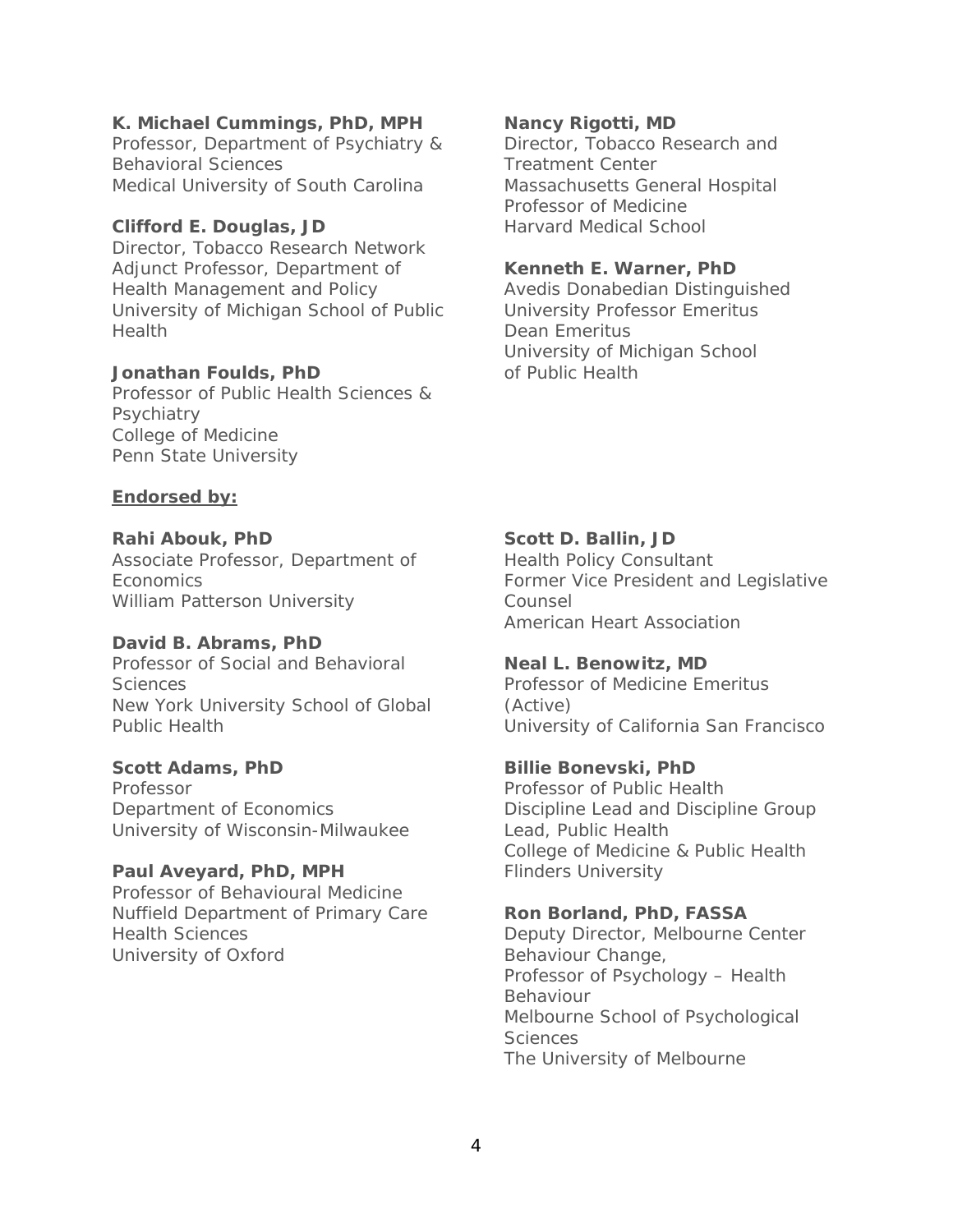### **Thomas H. Brandon, PhD Anna Choi, PhD**

Distinguished Scholar and Chair, **Assistant Professor** Department of Health Outcomes & Dept. of Public Administration Behavior **Selong University** Sejong University Director, Tobacco Research and Intervention Program H. Lee Moffitt Cancer Center and **Suzanne M. Colby, PhD** Research Institute Professor of Psychiatry and Human Professor of Psychology and Oncologic Behavior Sciences Center for Alcohol & Addiction Studies University of South Florida The Warren Alpert Medical School of

# **John Buckell, PhD**

Senior Researcher **Chad Cotti, PhD** Health Economics Research Center, Professor, Department of Economics Nuffield Department of Population Health, University of Wisconsin – Oshkosh University of Oxford

### **Christopher (Kitt) Carpenter, PhD** Associate Professor of Economics

Professor of Economics Free Enterprise Director of the Program in Public University of Kentucky Policy Studies Professor of Gender and Sexuality **Dhaval M. Dave, PhD** Studies (courtesy) Stanton Research Professor in Vanderbilt University **Example 2018** Economics

# **Michael Chaiton, PhD**

Associate Professor **Prabal K. De, PhD** 

Distinguished Professor **Canadian Control Control** of New York University of Illinois at Chicago

Assistant Professor **for Tobacco Studies** Department of Health Administration Rutgers University Governors State University

Brown University

### **Charles J. Courtemanche, PhD**

E. Bronson Ingram Chair and Director, Institute for the Study of

Bentley University

Dalla Lana School of Public Health Professor of Economics, The Colin University of Toronto **Powell School for Civic and Global** Leadership **Frank J. Chaloupka, PhD** The Graduate Center, City University

### **Cristine Delnevo, PhD, MPH**

**Kai-Wen Cheng, PhD** Director & Professor, Rutgers Center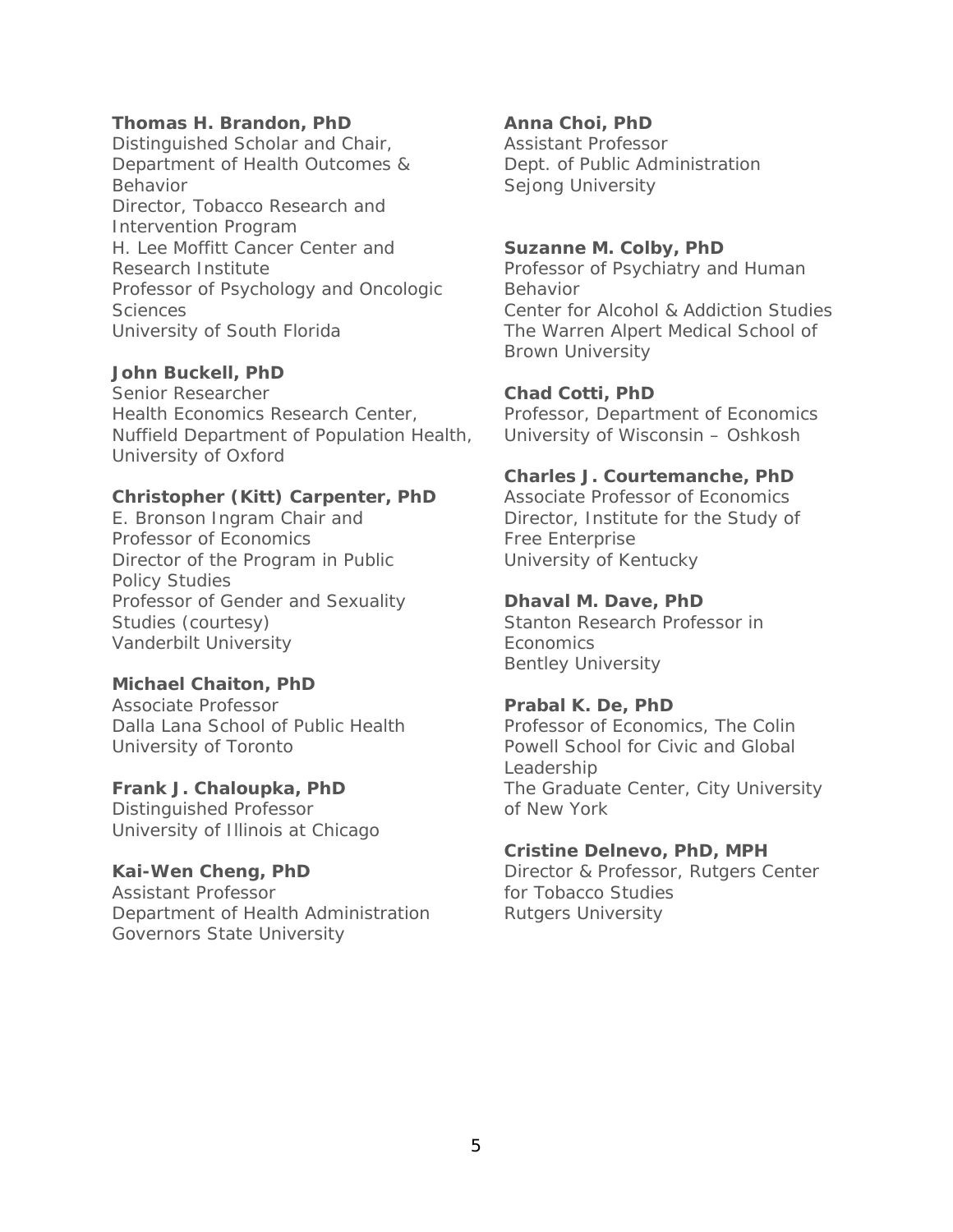Assistant Professor **Adjunct Lecturer**, Georgia Tech School of Medicine

# **Jean-François Etter, PhD**

Professor of Public Health **Daniel Grossman, PhD** Institute of Global Health, Faculty of Associate Professor of Economics Medicine John Chambers College of Business University of Geneva<br>
and Economics

### **Amy Lauren Fairchild, PhD, MPH**

Dean, College of Public Health **Wayne Hall, PhD** Professor, Health Services Policy & Emeritus Professor The Ohio State University **Example 20 Use Research** 

### **Michael T. French, PhD**

Professor and Chair **Peter Hajek, PhD** Department of Health Management Professor of Clinical Psychology and Policy and Policy and Policy and Policy and Policy and Policy and Policy and Policy and Policy and Policy University of Miami and Medicine

# **Abigail S. Friedman, PhD**

Associate Professor **Cheryl Healton, DrPH** Yale School of Public Health Management

### **Ollie Ganz, DrPH, MSPH**

Instructor **Stephen T. Higgins, PhD** Rutgers Center for Tobacco Studies **Director**, Vermont Center on Behavior Rutgers University **and Health** 

School of Public Health Psychological Science

### **Daniel Dench, PhD Thomas J. Glynn, PhD**

School of Economics **Prevention Research Center**, Stanford University

West Virginia University

Management Management Mational Centre for Youth Substance The University of Queensland

Queen Mary University of London

Department of Health Policy & Dean of School of Global Public Health Management Professor of Public Health Policy and New York University

Professor and Virginia H. Donaldson **Coral Gartner, PhD** Chair in Translational Science Associate Professor Departments of Psychiatry and The University of Queensland Vice Chair, Department of Psychiatry University of Vermont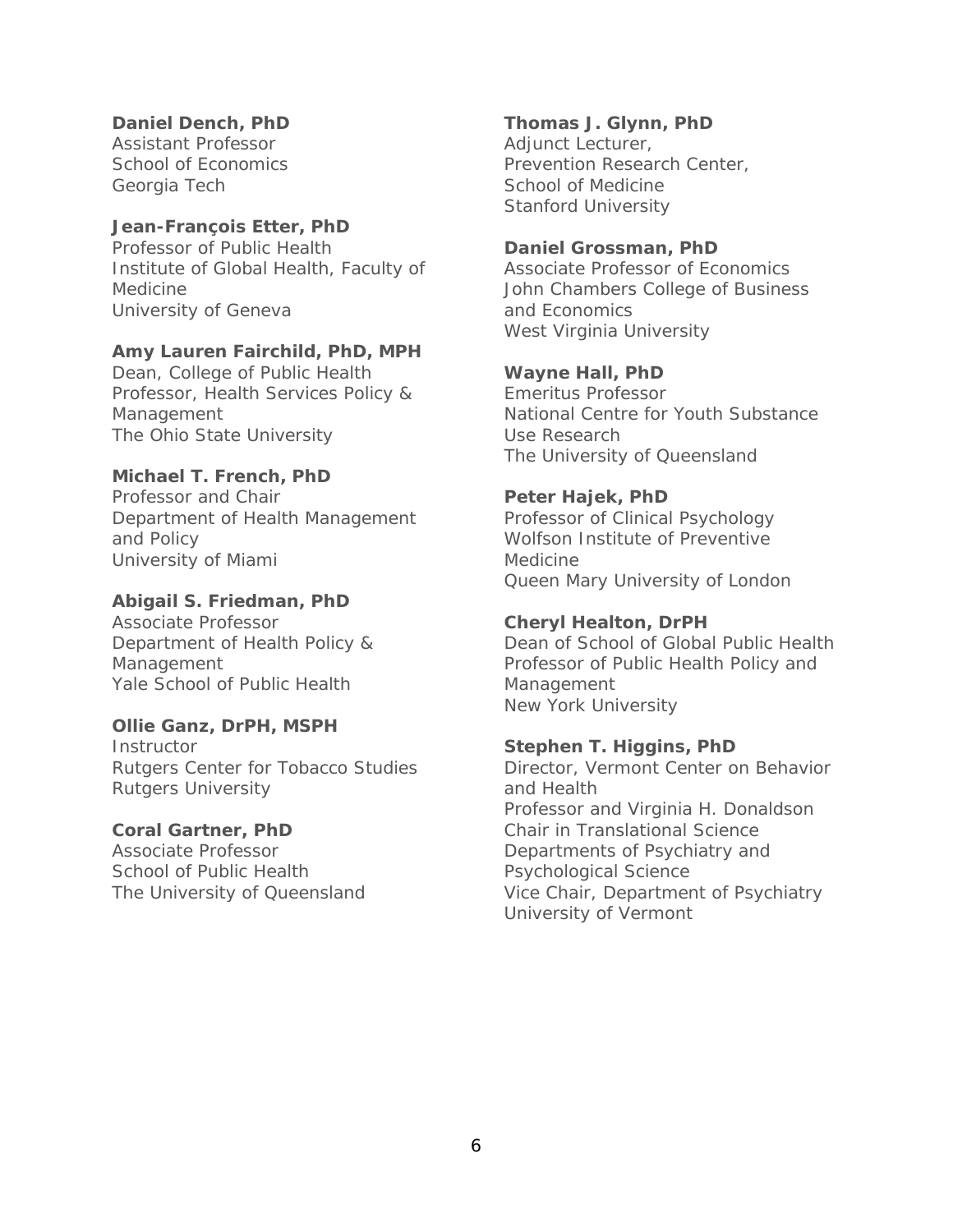### **Alex Hollingsworth, PhD Jing Li, PhD**

Associate Professor **Assistant Professor Assistant Professor** Environmental Affairs Economics

Professor, Department of Economics Concordia University (Montreal) **Alex C. Liber, PhD**

# **Sarah E. Jackson, PhD** and Control Program

Principal Research Fellow Department of Oncology Group Georgetown University Department of Behavioural Science University College London **Associate Professor** 

### **Prabhat Jha, OC, MD, DPhil,** Temple University **FCAHS, FRSC**

University Professor and Chair in **Jim Marton, PhD** Global Health and Epidemiology, Professor of Economics Dalla Lana School of Public Health, Andrew Young School of Policy Studies Professor, Faculty of Medicine **Georgia State University** Executive Director, Centre for Global Health Research, St. Michael's Hospital **Ann McNeill, PhD** University of Toronto **Professor of Tobacco Addiction** 

### **Theodore Joyce, PhD** Neuroscience

Professor of Economics King's College London Zicklin School of Business Baruch College, City University of **David Méndez, PhD** New York Associate Professor of Health

### **Jessica L King, PhD** Public Health

University of Utah Business

Assistant Professor of Economics Distinguished Professor College of Business **Department of Psychology and** 

O'Neill School of Public and **Division of Health Policy and** Indiana University Department of Population Health Sciences **Ian Irvine, PhD** Weill Cornell Medical College

Assistant Professor, Cancer Prevention UCL Tobacco and Alcohol Research Lombardi Comprehensive Cancer Center

### and Health **Johanna Catherine Maclean, PhD**

Department of Economics

Institute of Psychiatry, Psychology &

Management and Policy, School of Assistant Professor **Associate Professor of Technology and** Health & Kinesiology Operations, Stephen M. Ross School of University of Michigan

### **Conor Lennon, PhD Robin Mermelstein, PhD**

University of Louisville **Director**, Institute for Health Research and Policy University of Illinois Chicago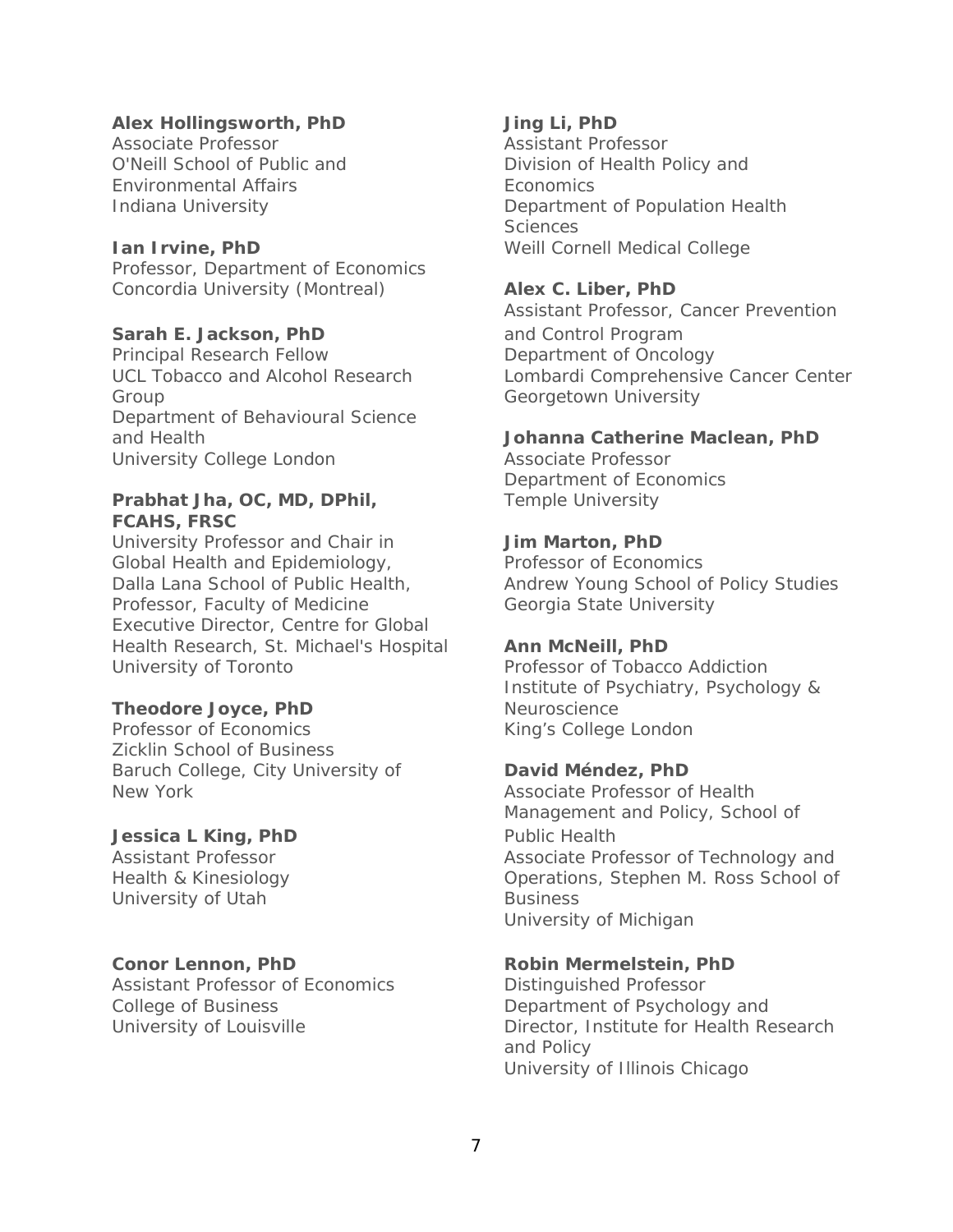Bernard B. and Eugenia A. Ramsey Senior Research Fellow Chair of Private Enterprise Addictions Department Professor of Economics King's College London Andrew Young School of Policy Studies Georgia State University **Steven A. Schroeder, MD**

Founder & Former Executive Director, Director, Smoking Cessation Drug Policy Alliance Leadership Center

### **Erik Nesson, PhD**

Department of Economics and Associate Professor

Associate Professor School of Pharmacy **Peter G. Shields, MD** Memorial University of Newfoundland Deputy Director, Comprehensive

Epidemiology **Medical Center** Professor, Departments of Social and Behavioral Sciences, Epidemiology **David T. Sweanor, JD** School of Global Public Health Chair of the Advisory Board, Centre New York University **For Health Law, Policy & Ethics,** 

Professor of Addiction Sciences **University of Ottawa** Norwich Medical School **Global Leadership Council, Boston** Faculty of Medicine and Health Sciences University School of Public Health University of East Anglia Former Legal Counsel, Non-Smokers'

# **Megan E. Piper, PhD**

Department of Medicine **Assistant Professor** School of Medicine and Public Health **Department of Health Policy and** University of Wisconsin, Madison Management

**James E. Prieger, PhD** Professor, School of Public Policy Pepperdine University

# **Thomas A. Mroz, PhD Debbie Robson, RMN, PhD**

Distinguished Professor of Health and **Ethan Nadelmann, JD, PhD** Health Care, Department of Medicine University of California, San Francisco

### Associate Professor **Kevin RJ Schroth, JD**

Ball State University **Rutgers Center for Tobacco Studies**, Rutgers School of Public Health **Hai Nguyen, PhD Rutgers University** 

Cancer Center **Raymond Niaura, PhD** Professor, College of Medicine Chair (interim), Department of The Ohio State University Wexner

University of Ottawa **Caitlin Notley, PhD** Adjunct Professor, Faculty of Law, Rights Association

### Professor **Jamie Tam, PhD, MPH**

Yale School of Public Health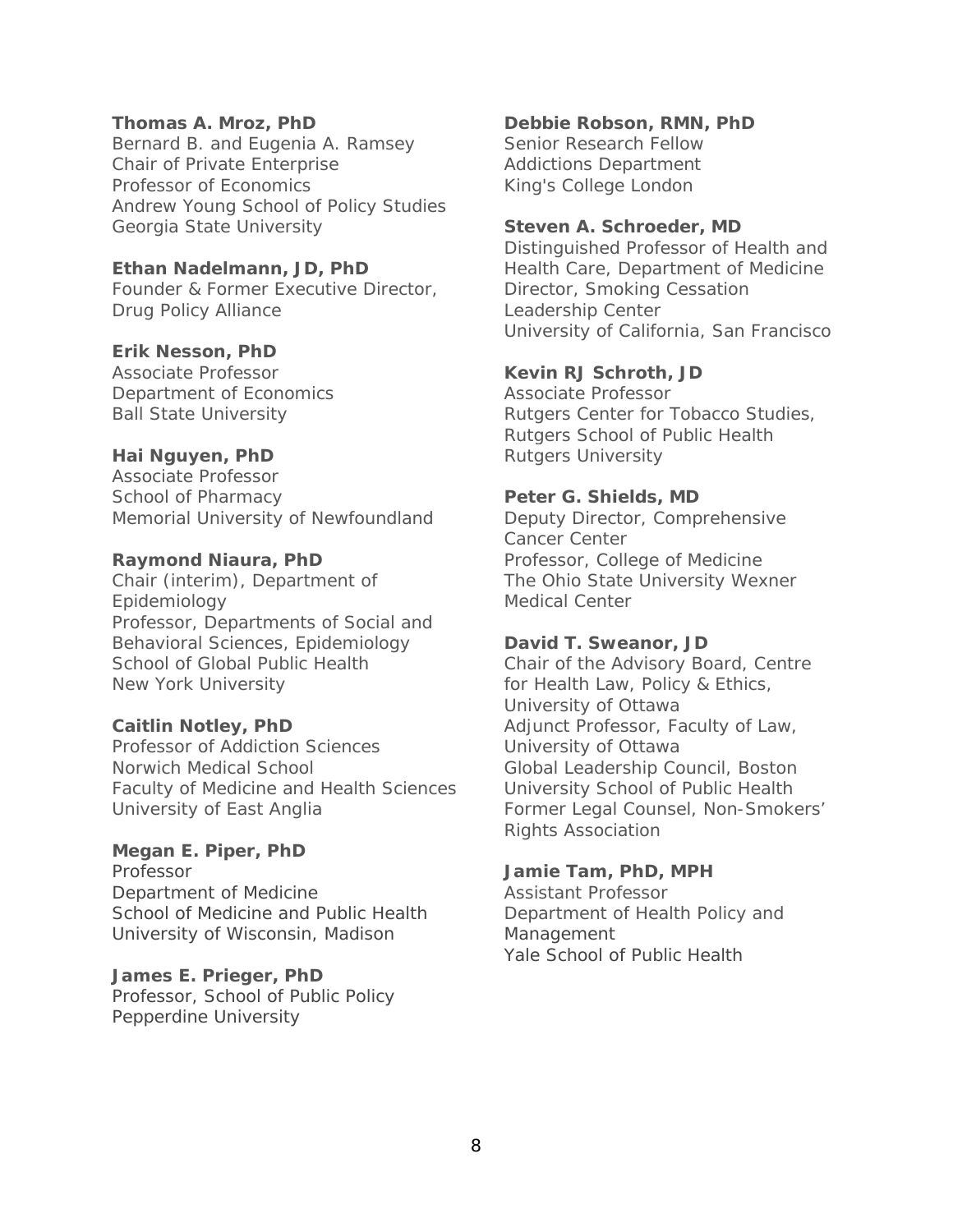# **Erdal Tekin, PhD**

Professor Department of Public Administration and Policy American University

# **Keith Teltser, PhD**

Assistant Professor of Economics Andrew Young School of Policy Studies Georgia State University

# **James F. Thrasher, PhD**

Professor, Department of Health Promotion, Education & Behavior Arnold School of Public Health University of South Carolina, Columbia

# **Olivia A. Wackowski, PhD, MPH**

Associate Professor Center for Tobacco Studies, Rutgers Biomedical Health Sciences Dept. Health Behavior, Society and Policy, Rutgers School of Public Health Rutgers University

# **Natalie Walker, PhD, DPH**

Associate Professor in Population Health, NIHI Programme Leader – Tobacco and Addictions, Director, Centre for Addiction Research, Faculty of Medical and Health Sciences The University of Auckland

# **Nicolas Ziebarth, PhD**

Associate Professor Cornell University Department of Policy Analysis and Management (PAM)